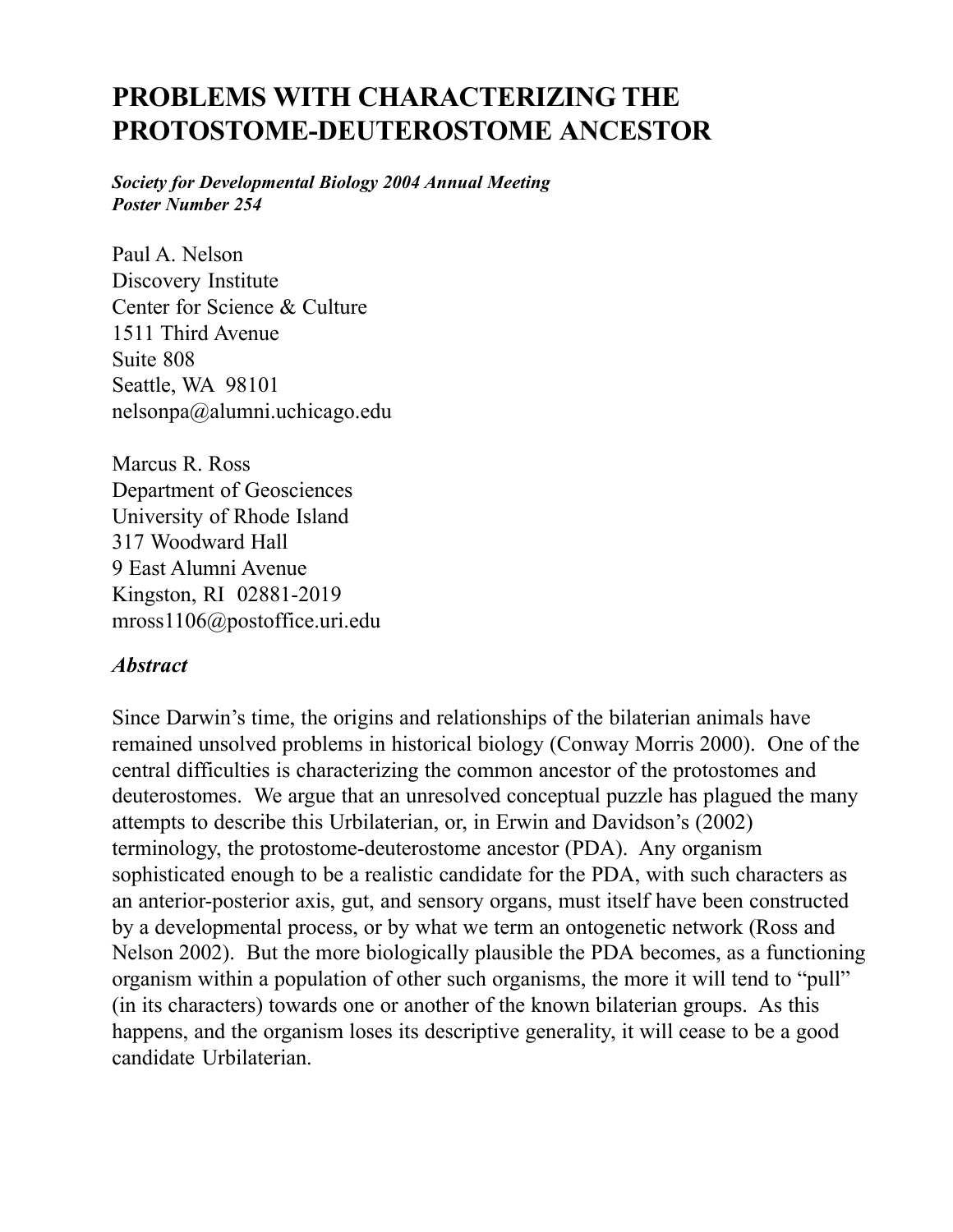#### **1. THE PROBLEM**

Since Darwin's time, the origins and relationships of the bilaterian animals have remained unsolved problems in historical biology (Conway Morris 2000; Valentine 2004). The intractable nature of these problems has been variously explained by

- Few (and equivocal) shared anatomical characters among the phyla "clearly" identifiable, informative homologs are rare" (Collins and Valentine 2001, 432);
- Missing fossil evidence "the most striking features of large-scale evolution are the extremely rapid divergence of lineages near the time of their origin...what is missing are the many intermediate forms hypothesized by Darwin" (Carroll 2000, 27); and
- The neo-Darwinian explanatory emphases on allelic variation and speciation "the evolution of major complexities in the history of life has had very little to do with the origin of species" (Miklos 1993, 34; see also Valentine and Erwin 1987, 96-7; Ohno 1996, 8475; Jablonski 2000, 26; and Davidson 2001, 19-20).

The salient event in the bilaterian puzzle is, of course, the Cambrian Explosion: "The most striking burst of evolutionary creativity in the animal fossil record comes early in the Phanerozoic, with the Cambrian Explosion of metazoan body plans. This extraordinary interval...saw the first appearance of all but one of the present-day skeletonized phyla (along with an array of less familiar forms)" (Jablonski 2000, 22; Valentine 2004; see also Valentine, Awramik, Signor, and Sadler 1991).

But with the emergence of the research field of "evo-devo" over the past twenty years, in parallel with the rapid growth of molecular phylogenetics, many workers have tried new approaches to attacking the long-standing puzzle of the origin of the bilaterians. "Amazing as it might have seemed only 10 or 15 years ago," note Peterson *et al.* (2000, 1), "the great problem of animal origins has become both the source and object of experimental inquiry." It may seem that the puzzle is soon to yield its answer.

We argue, however, that the problem of the origin of the Bilateria is likely to remain unsolved, at least within the current monophyletic framework, because of two closelyrelated difficulties – one **conceptual** and the other **evidential**: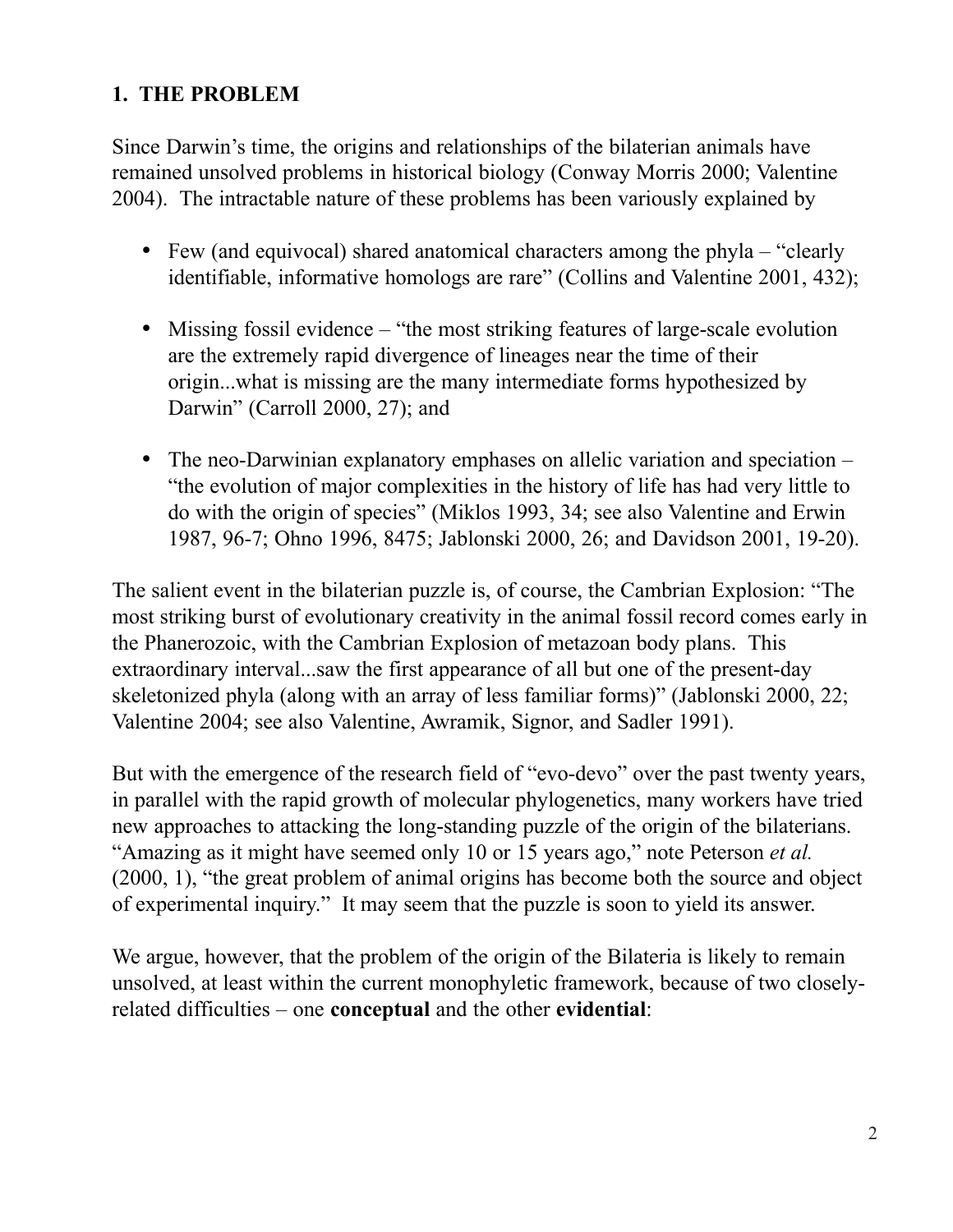## **A Conceptual Difficulty**

Any organism sophisticated enough to be a candidate for the common ancestor of the protostomes and deuterostomes, with such characters as an anterior-posterior (AP) axis, gut, nervous system, and sensory organs, must itself have been constructed by a developmental process, or by what can be termed an *ontogenetic network* (see below). The more realistic this common ancestor becomes, as a functioning organism within a population of other such organisms, the more it will tend to "pull" (in its characters, both developmental and anatomical) towards one or another of the known bilaterian groups. As this happens, and the organism loses its descriptive generality, it will cease to be a good candidate Urbilaterian.

#### **An Evidential Difficulty**

To derive disparate body plans (*sensu* Gould) from this common ancestor would require modifying its early development (Miklos 1993; Arthur 1997; Davidson 2001). In all known bilaterians, body plan characteristics have their developmental roots in the earliest stages of ontogeny. Yet the evidence from the model systems of developmental biology also strongly indicates that *Bauplan-*disrupting mutations are inevitably deleterious. Known ontogenetic networks are constrained in their range of variation. This anomaly has led to proposals of non-uniformitarian temporal asymmetries in evolutionary processes (e.g., Erwin 1999, Shubin and Marshall 2000). In short, evolution was different in the past. But different how?

The purpose of this poster is thus two-fold:

1. To encourage reflection about a neglected puzzle of evolutionary theory – neglected, that is, not in lacking for hypotheses (there are plenty of those), but rather in a deeper sense. *What does it mean, biologically speaking, to be a non-specific ancestral form?* Can we really describe a bilaterian common ancestor that escapes the constraints we know obtain for the model systems of developmental biology?

2. To ask, Where is the deep variation required by macroevolution? There is a striking paucity of *experimental* evidence showing heritable variation in what Wimsatt and Schank (1988) call the "deeply-entrenched" features of development  $-$  i.e., those processes specifying body plan formation. While the classical neo-Darwinian view of the conservation of early development has collapsed under the weight of comparative data, the neo-Darwinian skepticism of macromutations is still amply justified by the signals returning from current model systems.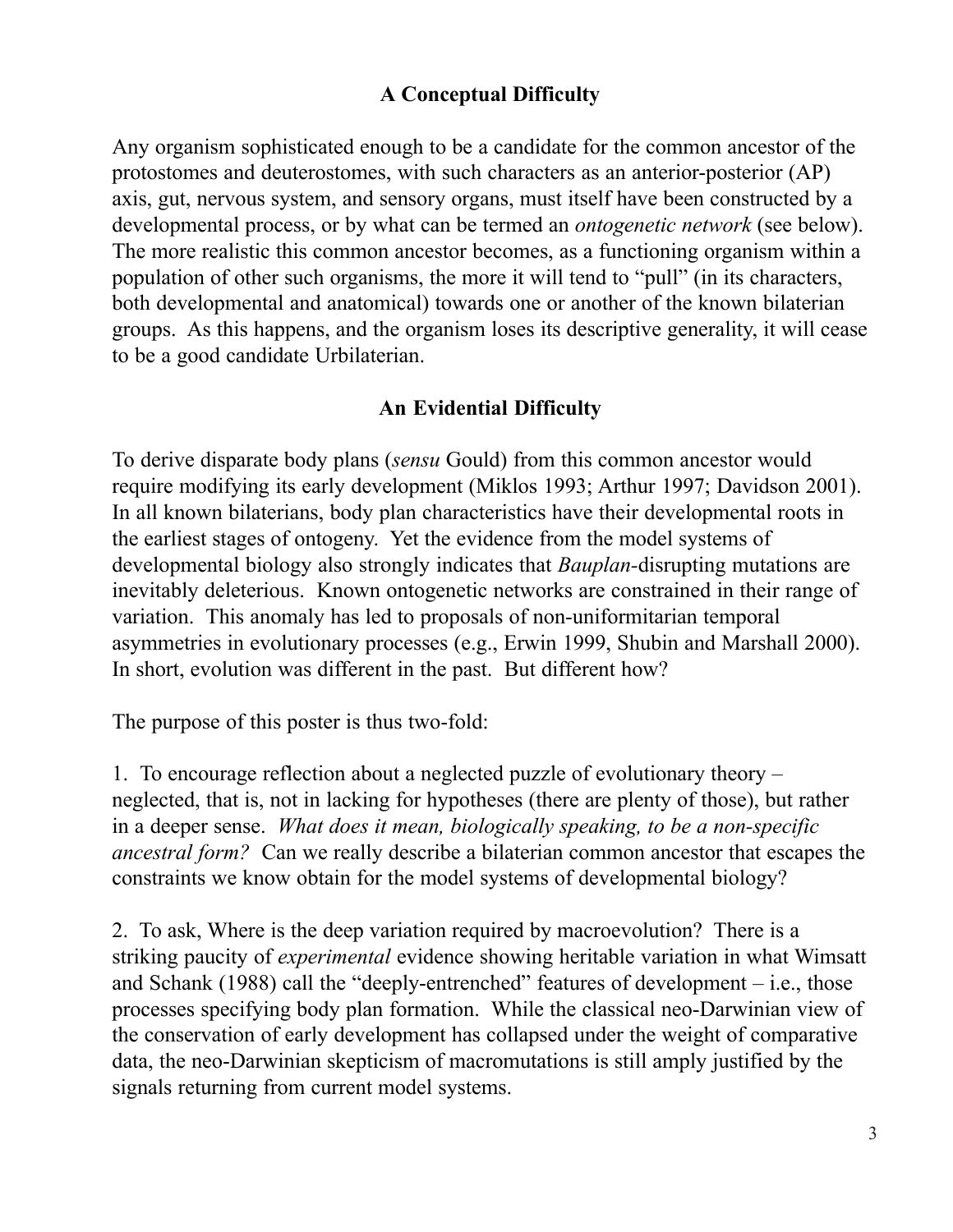## **2. THE DIFFICULTY OF TRYING TO BRING A HYPOTHETICAL COMMON ANCESTOR INTO FOCUS**

The bilaterians we actually know are constructed (in each new generation) by an ontogenetic network that commences with the fertilized egg. Although it may seem paradoxical to say so, this 'if-you're-an-animal-you-develop' requirement goes for hypothetical bilaterians as well, including the postulated common ancestor of the protostomes and deuterostomes. And therein lies the difficulty.

"Trying to imagine the morphological attributes of ancestral stem-group bilaterians," note Peterson *et al*., "is something of a project for the 'X-files'" (Peterson *et al*. 2000, 11). Nevertheless, X-file scripts can be written, and hypothetical common ancestors can (and indeed need to) be specified. Based on a survey of genetic regulatory homologies across the bilaterian phyla, Erwin and Davidson (2002, 3029) give their approximation of the protostome-deuterostome ancestor (PDA) as follows:

## **"It had an AP axis, a two-ended gut, mesodermal layers and a central and peripheral nervous system with sensory cell types."**

Now it is likely that even if this hypothetical metazoan were very small – on the scale of *C. elegans*, perhaps – it possessed no fewer than several hundred cells in its adult phenotype, of several distinct cell types (digestive, nervous & sensory, cuticular, germ line, and so forth). And if it were a developing organism, these differentiated cell states would have arisen from a single cell. Is there any reason to think that the process of specification and differentiation, from egg to adult in the PDA, would differ fundamentally from known bilaterians in its regulatory complexity?

Significantly, Erwin and Davidson (2002) omit one character from their PDA "parts list" that functional logic suggests must have been present – namely, the formation of gametes. Was the PDA reproducing by generating eggs and sperm? If the answer is Yes (probably), then we invite the reader to try a simple thought experiment, the first of two on this poster.

Let's suppose the cell depicted in Figure 1 represents a fertilized PDA egg, about to commence cleavage. Where is this egg going?  $-$  i.e., what specific morphology lies at the adult (reproductively capable) end of its ontogenetic network?

The answer, of course, depends on how the structure of the egg was specified maternally  $-$  i.e., on Mom. Was Mom, as Valentine argued recently, "a small, softbodied worm," with "about fifteen to twenty cell morphotypes" (2004, 483)?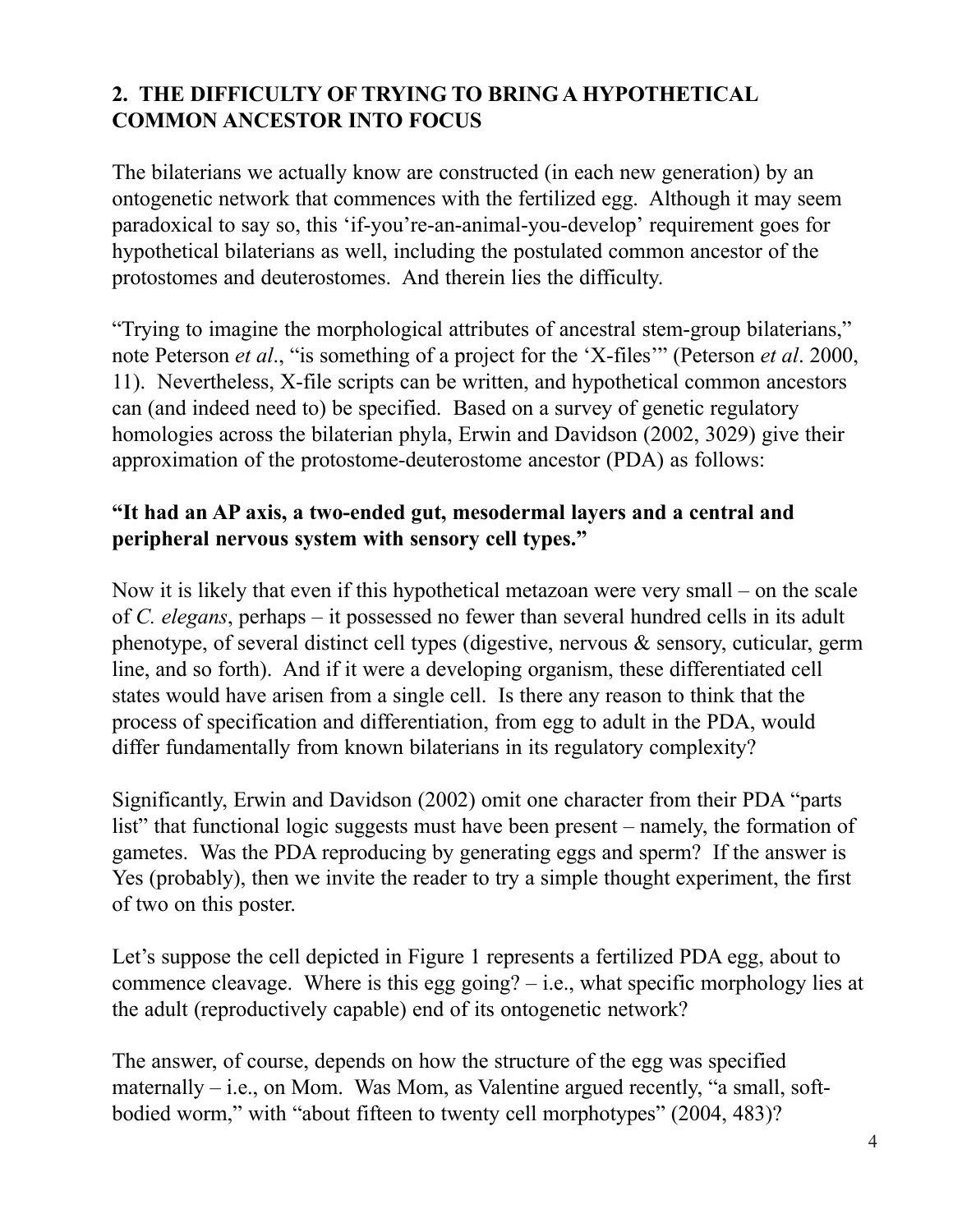However one answers this question, it is clear that the functioning bilaterian ontogenetic networks that we know are specified in remarkable detail.



Here a parallel with *C. elegans* is instructive. "It has been estimated," notes Golden (2000, 418), "that 100-400 maternal gene products could be involved in cell-division processes in the 1-cell embryo" of *C. elegans*. While it is unreasonable to expect that one could give anything close to that level of detail for the developmental architecture of the PDA, as one sketches more of its particulars, the organism will fall into one or another specific ontogenetic network. And such networks, in our experience, are constrained in their range of possible (viable) variation.

A generalized PDA is useful as a phylogenetic placeholder, anchoring the historical relationships (cladograms) of what are very different types of organisms. But real animals, such as those depicted below (see Figures 2-4), develop via ontogenetic networks of remarkable specificity.

This brings us to our second simple thought experiment, to bring this evidential difficulty home. **Think of how – in particular,** *when during development* **– the body plan begins to be specified in the model system you know best.** Now ask yourself which mutations are tolerated least well by that same model system, when those mutations are expressed, and which morphological features they mainly affect.

Is there any reason to think that the body plan specification processes in the PDA would be any different? If so, why? And how would its ontogenetic network function?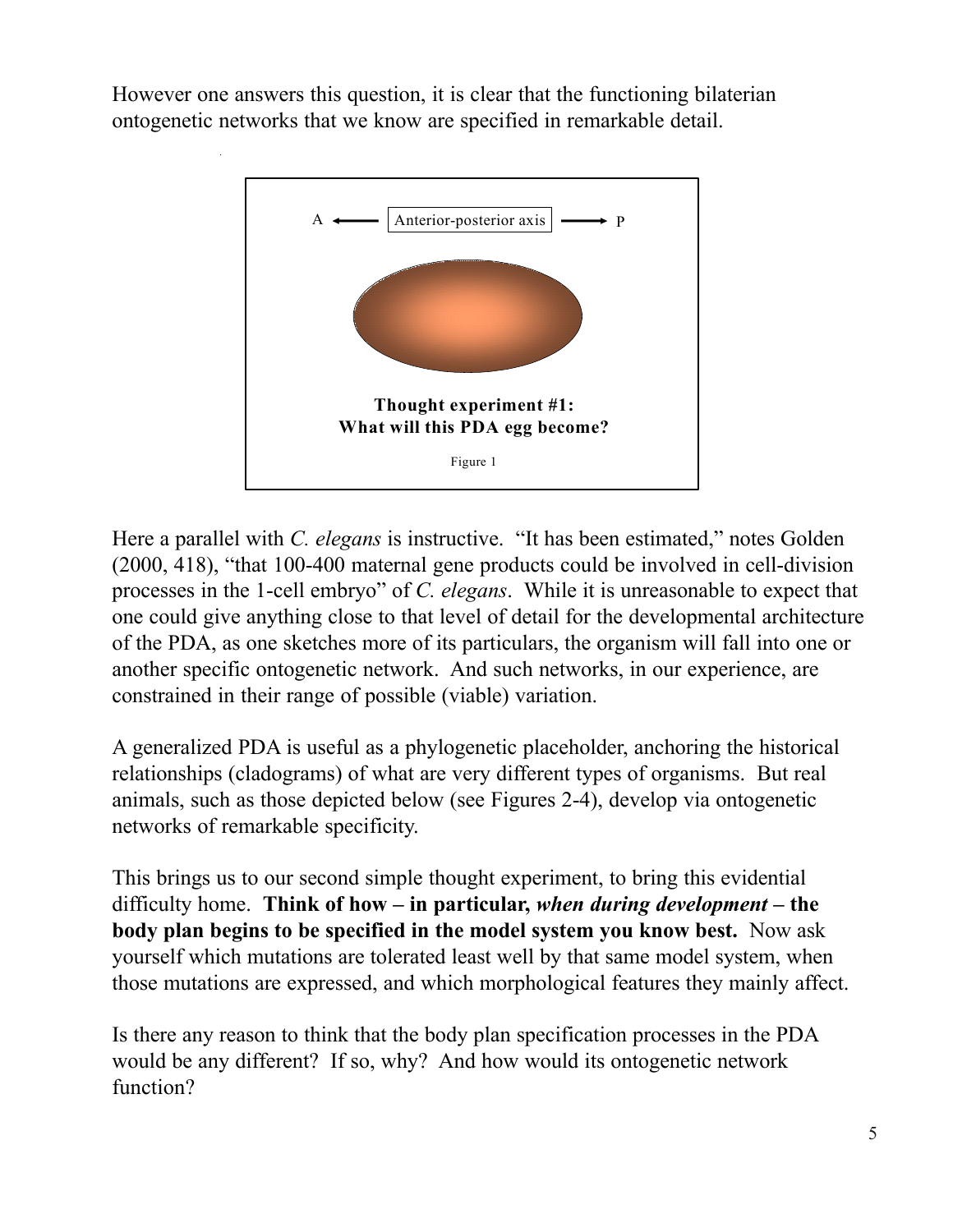





The plain fact is that we do not now observe viable changes to body plan characters (with the possible exception of *losses* of structures, e.g., the frequent loss of the tail in ascidian larvae). This has led to the hypothesis of profound temporal asymmetries in evolutionary processes.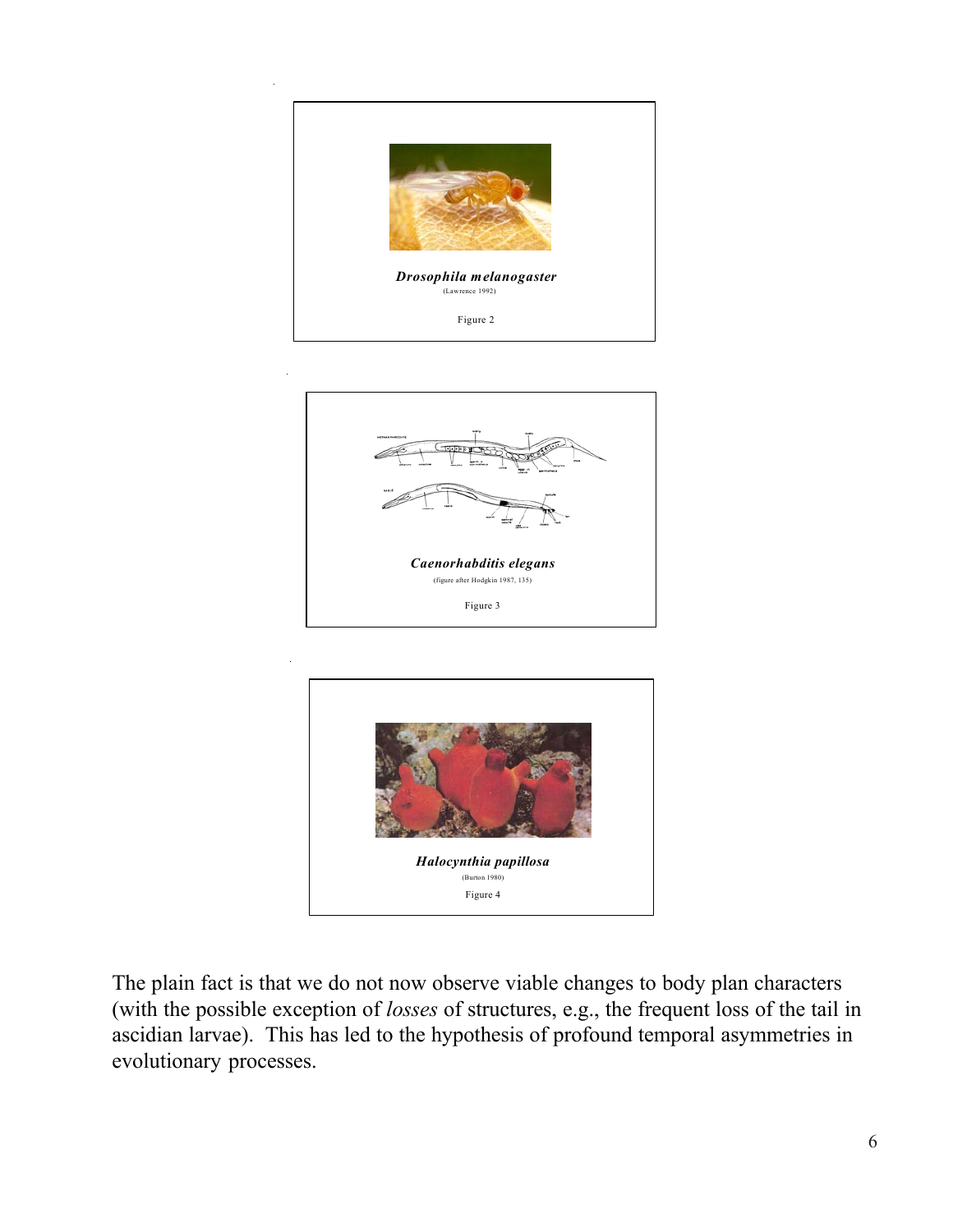## **3. THE HYPOTHESIS OF TEMPORAL ASYMMETRIES IN ANIMAL EVOLUTION**

In light of the absence of viable macromutants today, some evolutionary theorists contend that "patterns of intraspecific variation in modern phyla are qualitatively different from those that must have existed in the taxa that lived during Neoproterozoic and probably Early Cambrian times" (Shubin and Marshall 2000, 335). Many workers have argued that (in effect) had evolutionary biologists been present at the Neoproterozoic-Cambrian boundary, they would have seen events in populations then evolving that could not be replicated in laboratories or the field today; see, for instance, Campbell and Marshall (1987), Foote and Gould (1992), Arthur (1997) and Erwin (1994, 2000), among others. We may summarize this thesis as follows:

#### **Macroevolutionary processes acting over the history of the animals display temporal asymmetries, such that at certain critical periods – e.g., the Cambrian Explosion – adaptive changes in ontogenetic architectures (networks) were possible that are no longer accessible to selection.**

"Many of the characters that evolved during the origin of phyla," argue Shubin and Marshall (2000, 335), "are no longer able to change." Thus, "there seems to be no alternative but to seek some unusual feature of the primitive genome that would allow it to change in such a way that large coordinated viable morphological changes could take place over short periods of geological time" (Campbell and Marshall 1987, 97). After these critical periods, ontogenetic networks supposedly "hardened" (McKinney and McNamara 1991, 363) and now resist fundamental perturbation.

This hypothesis places tremendous weight on the theory of common descent, at a high cost to what we know from genetics and developmental biology. The "labile" ontogenies from the hypothesized critical periods in evolutionary history are typically uncharacterized (i.e., they are unarticulated beyond the level of postulates). Furthermore, how exactly would a pre-Cambrian metazoan, such as the PDA, be free to vary in ways that it (now) could not? "One cannot ignore the fact," argues Levinton (2001, 857), "that a stable developmental program was just as necessary for survival in the Cambrian as it is today."

## **4. CONCLUSIONS**

It is likely that the ontogenetic complexity of Cambrian bilaterians was as great as developing animals today. Indeed this would be the case for the hypothetical common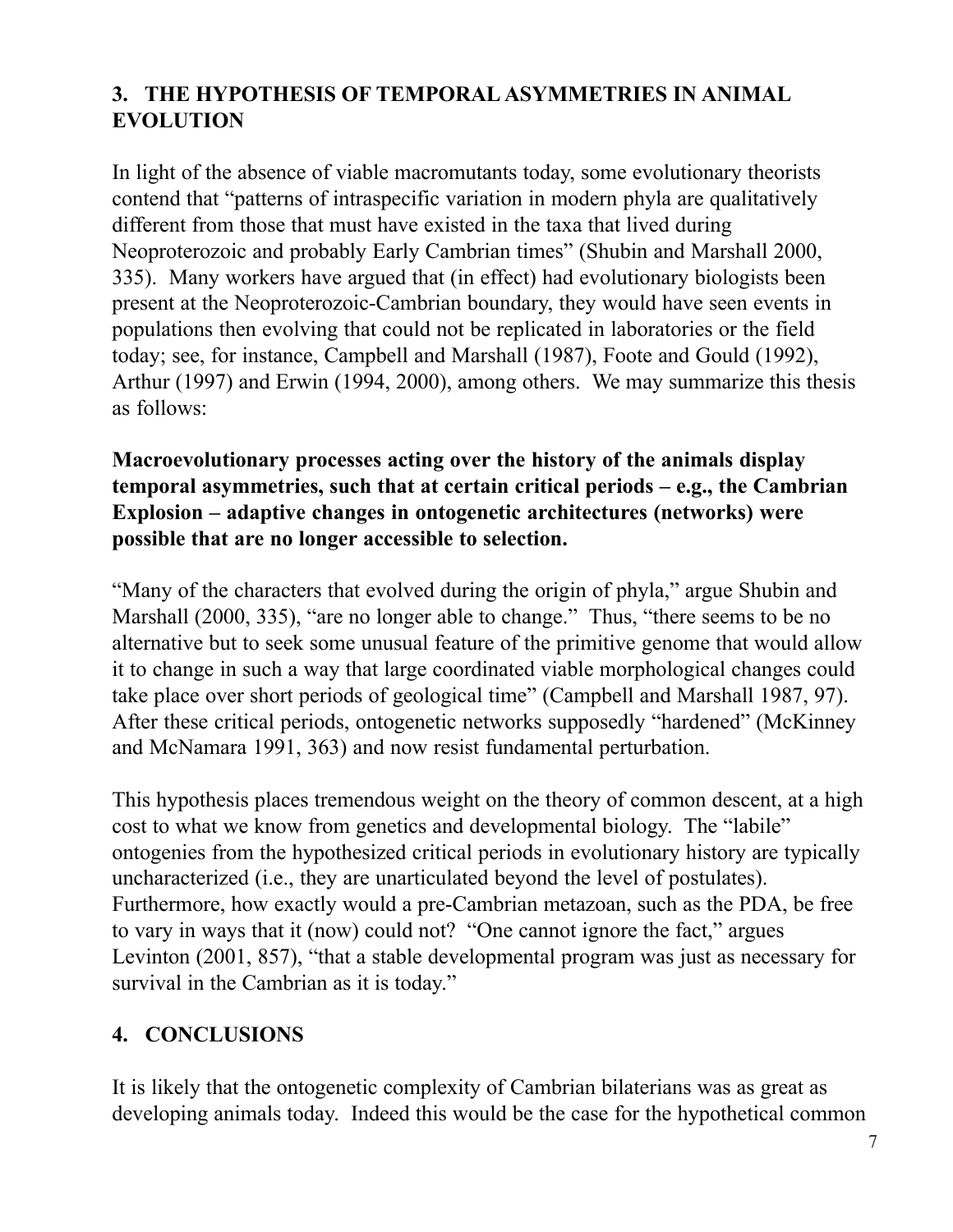ancestor of the protostomes and deuterostomes (PDA). It is unclear, however, how the ontogenetic network of this organism would have varied to allow it to give rise to the disparate ontogenetic networks of the extant bilaterian phyla. That it did so vary seems to be an inference supported, not by what we know from developmental biology or genetics, but rather by the theory of common descent.

#### **REFERENCES**

Arthur, Wallace. 1997. *The Origin of Animal Body Plans.* Cambridge: Cambridge University Press.

Burton, Maurice. 1980. Tunicates (Subphylum Urochordata). *New Larousse Encyclopedia of Animal Life* (London: Hamlyn Publishing Group).

Campbell, K.S.W. and Marshall, C.R. 1987. Rates of evolution among Paleozoic echinoderms. In *Rates of Evolution*, eds. K.S.W. Campbell and M.F. Day (London: Allen & Unwin), pp. 61-100.

Carroll, Robert L. 2000. Towards a new evolutionary synthesis. *Trends in Ecology and Evolution* 15:27-32.

Collins, Allen G. and James W. Valentine. 2001. Defining phyla: evolutionary pathways to metazoan body plans. *Evolution & Development* 3:432-442.

Conway Morris, Simon. 2000. Evolution: Bringing Molecules into the Fold. *Cell* 100:1-11.

Davidson, Eric H. 2001. *Genomic Regulatory Systems: Development and Evolution.* New York: Academic Press.

Erwin, Douglas. 1994. Early introduction of major morphological innovations. *Acta Palaeontologica Polonica* 38 (1994):281-294.

Erwin, Douglas. 1999. The Origin of Bodyplans. *American Zoologist* 39:617-629.

Erwin, Douglas and Davidson, Eric. 2002. The last common bilaterian ancestor. *Development* 129:3021-3032.

Foote, Michael and Gould, Stephen. 1992. Cambrian and Recent Morphological Disparity. *Science* 258:1816.

Golden, Andy. 2000. Cytoplasmic flow and the establishment of polarity in C. elegans 1-cell embryos. Current *Opinion in Genetics & Development* 10:414-420.

Hodgkin, Jonathan. 1987. Sex determination compared in Drosophila and Caenorhabditis. *Nature* 344:721-728.